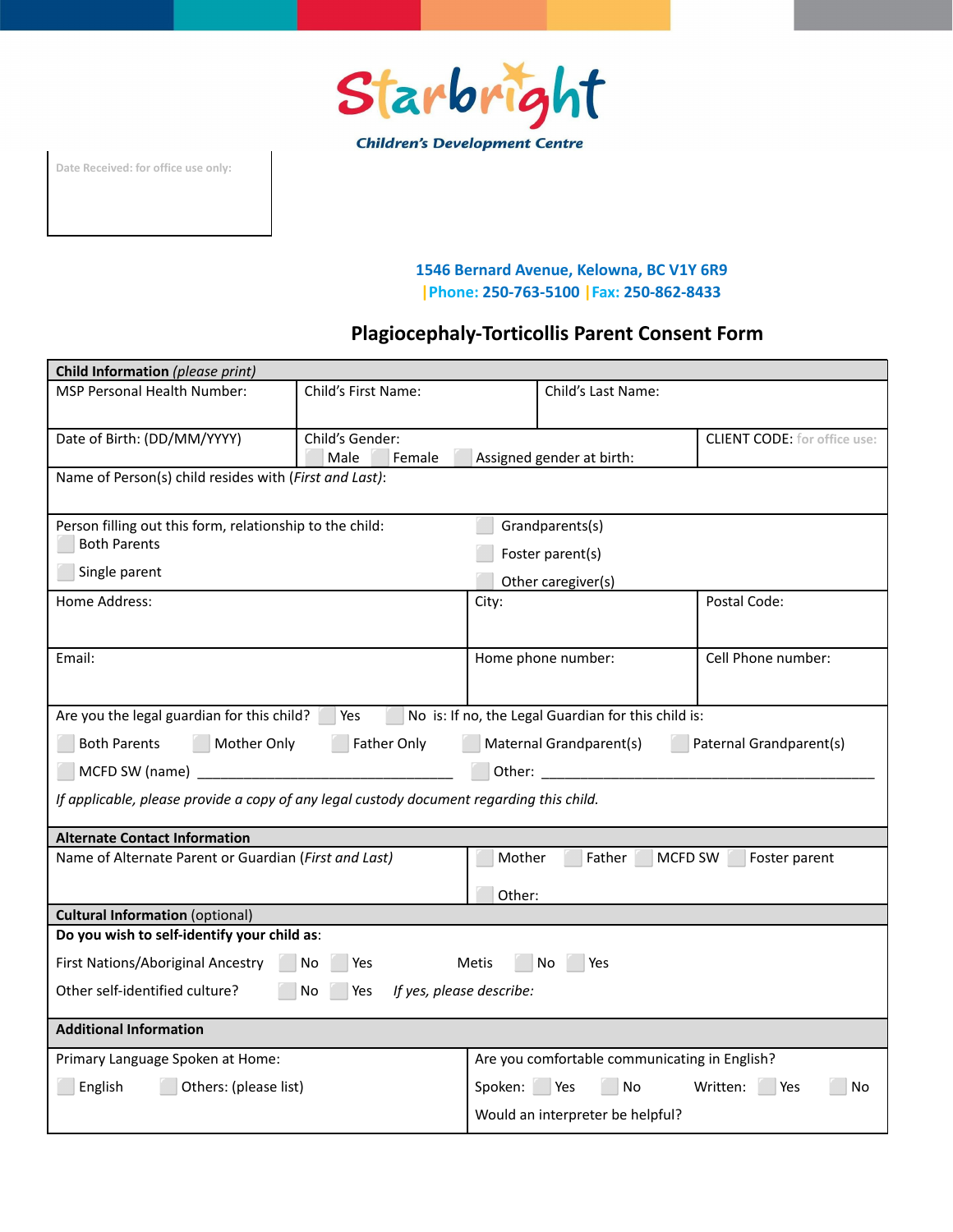#### STARBRIGHT CHILDREN'S DEVELOPMENT CENTRE Page | 2

| $\sim$ 0 $\sim$ 1                                                                                 |
|---------------------------------------------------------------------------------------------------|
| <b>CLIENT CODE:</b> For office use:                                                               |
| <b>Starbright approval</b><br>for office use:                                                     |
|                                                                                                   |
|                                                                                                   |
| <b>Birth Information and Medical History</b>                                                      |
| <b>Pregnancy description:</b>                                                                     |
| Healthy, with no complications<br>Complications (please provide medical and health details):      |
| Delivery:<br>Vaginal<br>Born at __________ weeks<br>Caesarean                                     |
| Birth weight (please indicate pounds or kilograms):                                               |
| Was there any known fetal exposure to alcohol: No<br>Yes                                          |
| Was there any known fetal exposure to prescription drugs: No<br>Yes (please provide details):     |
| Was there any known fetal exposure to non-prescription drugs: No<br>Yes (please provide details): |
| <b>Medical history:</b>                                                                           |
| Yes (please specify)<br>Does your child use medication?<br>No                                     |
| Has your child been seen by a specialist?<br>No<br>Yes                                            |
| No Yes<br>Does your child have a diagnosis?                                                       |
| Has your child been hospitalized at any time?<br>No<br>Yes                                        |
| Does your child have any allergies?<br>No<br>Yes                                                  |
| Additional details:                                                                               |
| <b>Hearing</b><br>If not applicable, please skip this section                                     |
| Was hearing tested at birth?<br>Yes If yes, were any of the following recommended:<br>No          |
| follow-up and/or monitoring<br>No<br>Yes                                                          |
| a hearing device<br>No<br>Yes                                                                     |
| History of ear infections?<br>Yes (please provide details):<br>No                                 |

 $\overline{\phantom{a}}$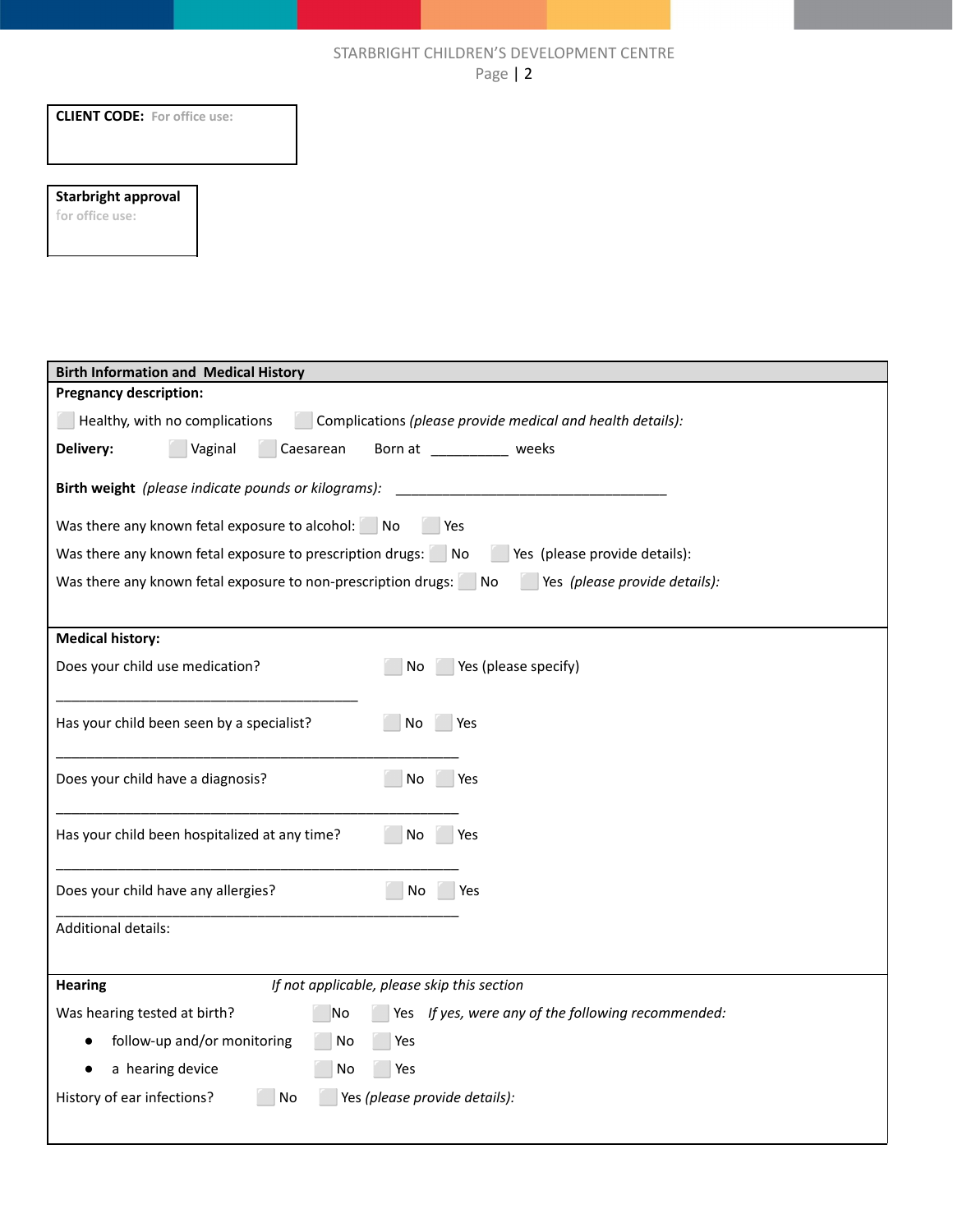### STARBRIGHT CHILDREN'S DEVELOPMENT CENTRE

| Page   $3$                                                                                                               |
|--------------------------------------------------------------------------------------------------------------------------|
| Vision:<br>If not applicable, please skip this section                                                                   |
| Has vision been tested?<br>Yes If yes, was the following recommended:<br>No                                              |
| follow-up and/or monitoring<br>No<br>Yes                                                                                 |
|                                                                                                                          |
| <b>Development Information</b>                                                                                           |
| Parent/Guardian Priorities - Reason for Referral                                                                         |
| What are the most important issues that you hope will be addressed with your child?                                      |
|                                                                                                                          |
|                                                                                                                          |
|                                                                                                                          |
|                                                                                                                          |
| <b>CLIENT CODE:</b> For office use:                                                                                      |
|                                                                                                                          |
|                                                                                                                          |
|                                                                                                                          |
|                                                                                                                          |
|                                                                                                                          |
| Feeding                                                                                                                  |
| Currently breastfeeding: No<br>Yes                                                                                       |
| Is feeding a concern?<br>No<br>Yes If yes, please provide details:                                                       |
| We work in collaboration with the Feeding and Swallowing Team at Kelowna General Hospital (KGH).                         |
| Have you, or will you receive support from the KGH Feeding and Swallowing Team? No Yes                                   |
| If yes, do you consent to Starbright sharing information with the KGH Feeding and Swallowing Team?<br>Yes<br>No          |
| Large muscle movement:                                                                                                   |
| Do you have concerns with your child achieving skills as rolling, crawling, sitting and/or walking? No<br>Yes<br>If yes, |
| please describe:                                                                                                         |
|                                                                                                                          |
|                                                                                                                          |
|                                                                                                                          |
|                                                                                                                          |
| Small muscle movement (fingers, hands)<br>If not applicable, please skip this section                                    |
| Do you have concerns around fine motor development?<br>Yes if yes, please describe:<br>$\blacksquare$ No                 |
|                                                                                                                          |
|                                                                                                                          |
|                                                                                                                          |
|                                                                                                                          |

**Other services**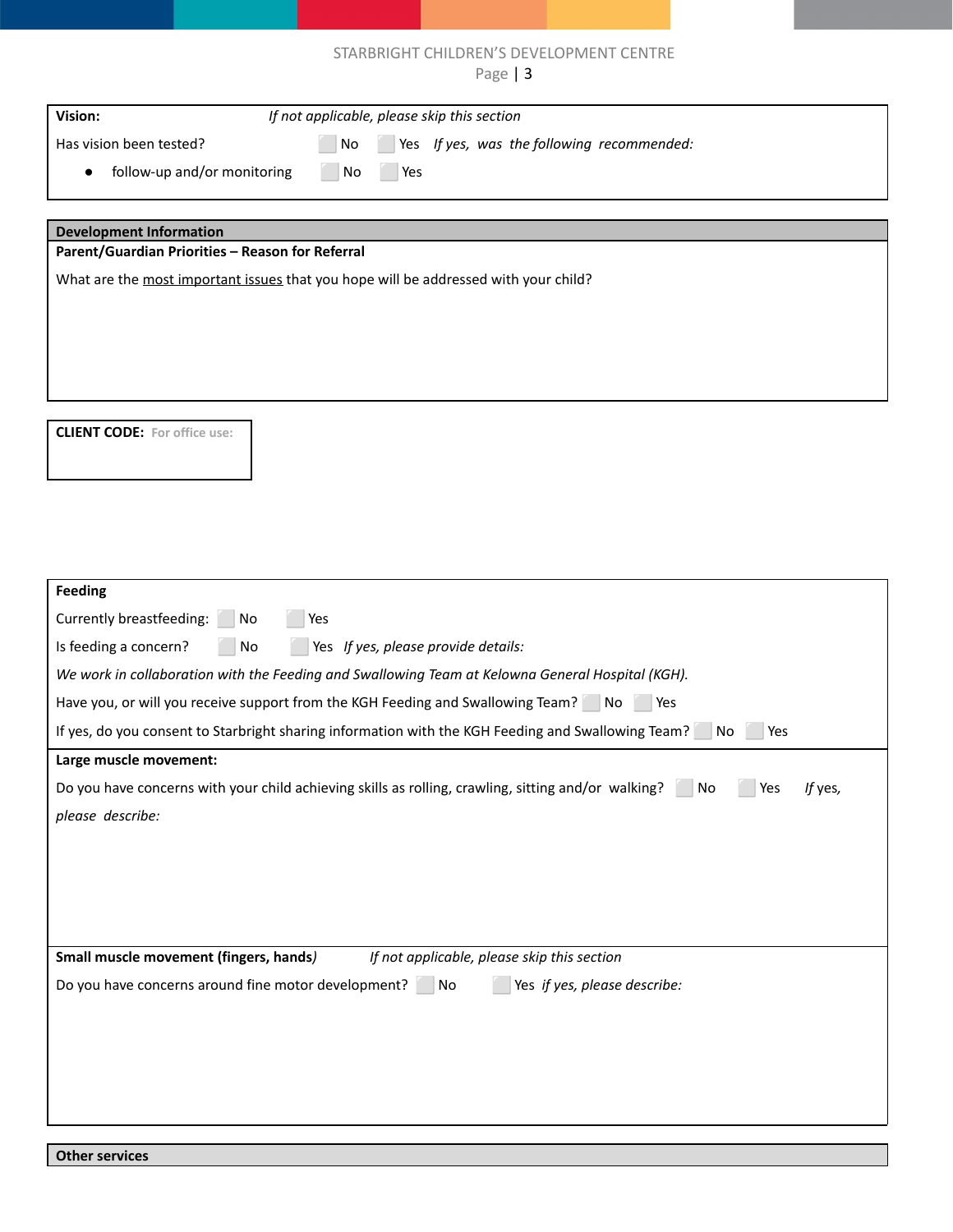## STARBRIGHT CHILDREN'S DEVELOPMENT CENTRE

Page | 4

Does your child receive other treatments for your concerns (e.g. private physiotherapy, naturopathy, massage, chiropractor, acupuncture, etc.)? ⬜ No ⬜ Yes *If yes, please provide details:*

**CLIENT CODE: For office use:**

#### **CONSENT FOR SERVICE**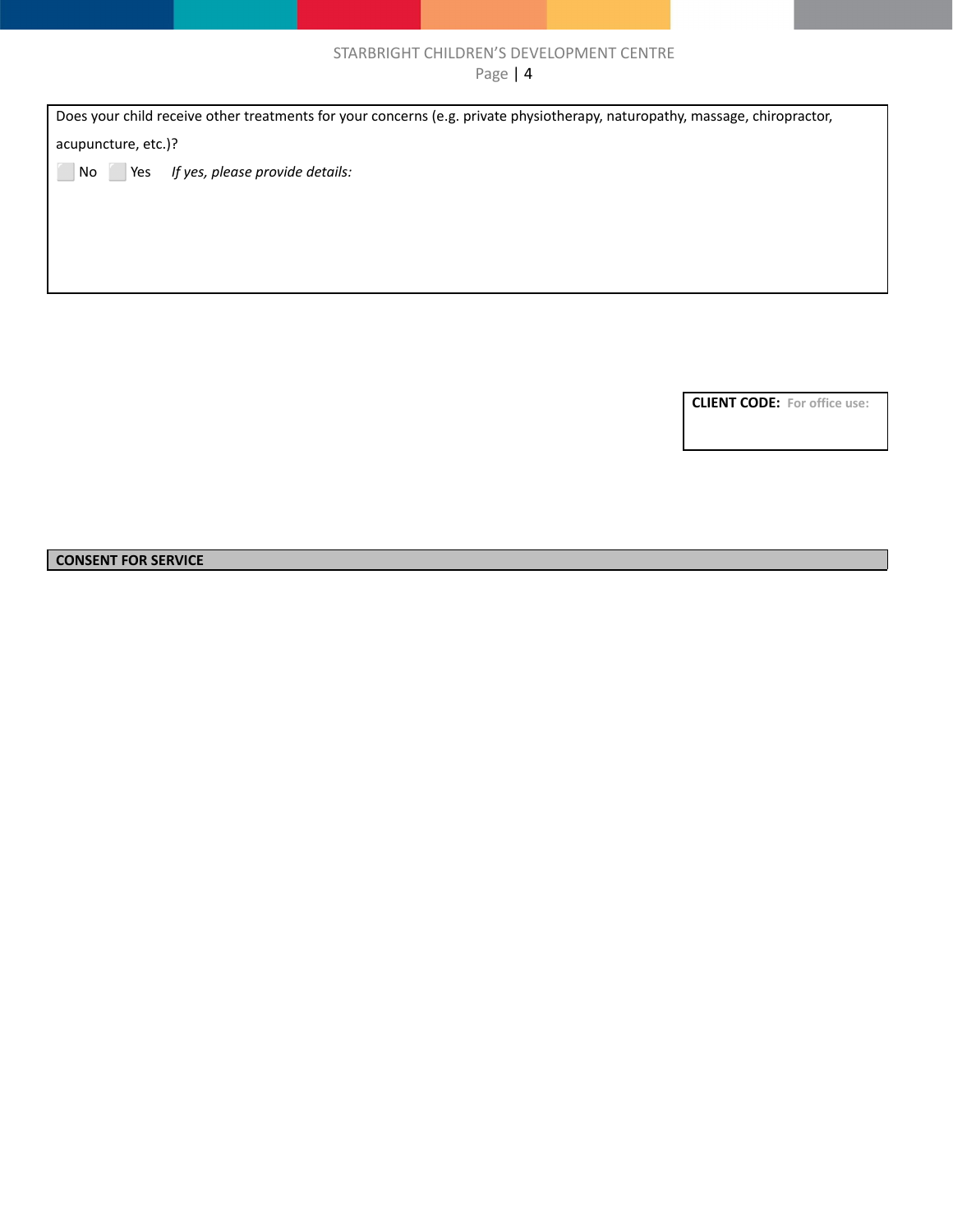# STARBRIGHT CHILDREN'S DEVELOPMENT CENTRE

Page | 5

| I understand that I will be contacted by someone from Starbright Children's Development Centre by email, and/or phone.                                                                                                                                                                          |                                                                                                                |                          |                              |  |
|-------------------------------------------------------------------------------------------------------------------------------------------------------------------------------------------------------------------------------------------------------------------------------------------------|----------------------------------------------------------------------------------------------------------------|--------------------------|------------------------------|--|
| I understand that Starbright's services are provided at our Centre, at home or via tele-health, based on your child or family<br>circumstances.                                                                                                                                                 |                                                                                                                |                          |                              |  |
| I understand that if Starbright's sessions are being conducted by tele-health, this includes treatment using interactive audio, video,<br>or data communications, and that:<br>I am responsible for providing the necessary computer, telecommunications equipment, and internet access for the |                                                                                                                |                          |                              |  |
| tele-health sessions,                                                                                                                                                                                                                                                                           |                                                                                                                |                          |                              |  |
|                                                                                                                                                                                                                                                                                                 | I am responsible for the information security on my computer, and                                              |                          |                              |  |
|                                                                                                                                                                                                                                                                                                 | I am responsible for arranging a place/space with sufficient lighting and privacy for my tele-health sessions. |                          |                              |  |
| Please check off the following:                                                                                                                                                                                                                                                                 |                                                                                                                |                          |                              |  |
|                                                                                                                                                                                                                                                                                                 | If you are not self-referring, do we have your permission to contact the referral source? No                   |                          | Yes                          |  |
|                                                                                                                                                                                                                                                                                                 | Do you agree to have practicum students observe and/or participate in therapy?                                 | No                       | l Yes                        |  |
|                                                                                                                                                                                                                                                                                                 | Do you agree that Starbright Children's Development Centre may use audio/visual technology (for the purpose of |                          |                              |  |
|                                                                                                                                                                                                                                                                                                 | recording therapy, assessment and progress only)? No Nes                                                       |                          |                              |  |
|                                                                                                                                                                                                                                                                                                 | Would you like to receive Centre information such as newsletters and surveys? No                               |                          | Yes                          |  |
|                                                                                                                                                                                                                                                                                                 |                                                                                                                | Yes                      |                              |  |
| Would you like to receive parent workshop offerings from Starbright? No                                                                                                                                                                                                                         |                                                                                                                |                          |                              |  |
| Are there any other contacts we can call in case of an emergency?                                                                                                                                                                                                                               |                                                                                                                |                          |                              |  |
| If yes, please provide details:<br>No.<br>Yes                                                                                                                                                                                                                                                   |                                                                                                                |                          |                              |  |
|                                                                                                                                                                                                                                                                                                 |                                                                                                                |                          |                              |  |
|                                                                                                                                                                                                                                                                                                 |                                                                                                                |                          |                              |  |
|                                                                                                                                                                                                                                                                                                 |                                                                                                                |                          |                              |  |
| <b>EMERGENCY CONTACT NAME</b>                                                                                                                                                                                                                                                                   | <b>HOME PHONE NUMBER</b>                                                                                       | <b>CELL PHONE NUMBER</b> | <b>RELATIONSHIP TO CHILD</b> |  |
|                                                                                                                                                                                                                                                                                                 |                                                                                                                |                          |                              |  |
|                                                                                                                                                                                                                                                                                                 |                                                                                                                |                          |                              |  |
|                                                                                                                                                                                                                                                                                                 |                                                                                                                |                          |                              |  |
|                                                                                                                                                                                                                                                                                                 |                                                                                                                |                          |                              |  |
|                                                                                                                                                                                                                                                                                                 |                                                                                                                |                          |                              |  |
|                                                                                                                                                                                                                                                                                                 |                                                                                                                |                          |                              |  |
|                                                                                                                                                                                                                                                                                                 |                                                                                                                |                          |                              |  |
|                                                                                                                                                                                                                                                                                                 |                                                                                                                |                          |                              |  |
|                                                                                                                                                                                                                                                                                                 |                                                                                                                |                          |                              |  |

**CLIENT CODE: For office use:**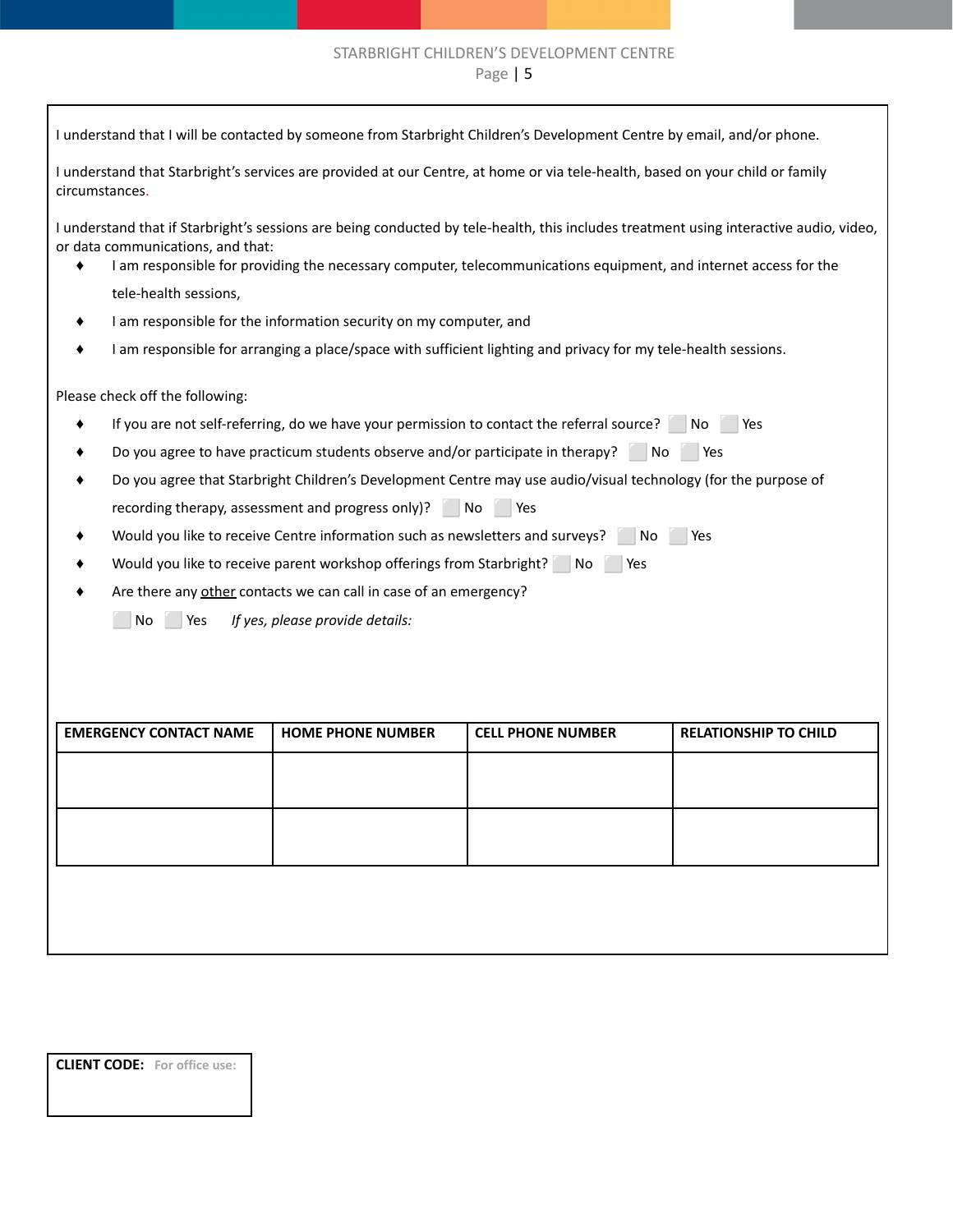#### **Starbright Children's Development Centre Consent to Obtain/Release Information:**

*Please indicate (with a checkmark) in the columns below all providers for which you give consent*

| I consent to          | I consent to            | To provide safe and effective services for your child, Starbright staff may need to request information from, |                                                                                                                                                                                            |                                                                                                          |  |  |
|-----------------------|-------------------------|---------------------------------------------------------------------------------------------------------------|--------------------------------------------------------------------------------------------------------------------------------------------------------------------------------------------|----------------------------------------------------------------------------------------------------------|--|--|
| Starbright            | Starbright              |                                                                                                               |                                                                                                                                                                                            | and share information with, your child's other service providers. All information is treated as strictly |  |  |
| to release            | to obtain               |                                                                                                               | confidential. A copy of this consent will be sent to all persons/agencies when information is requested<br>from them. Starbright reports will be sent to the parent(s) and/or guardian(s). |                                                                                                          |  |  |
| information<br>to the | information<br>from the |                                                                                                               |                                                                                                                                                                                            |                                                                                                          |  |  |
| following:            | following:              |                                                                                                               |                                                                                                                                                                                            |                                                                                                          |  |  |
|                       |                         | Family Physician                                                                                              | Name                                                                                                                                                                                       | Phone                                                                                                    |  |  |
|                       |                         |                                                                                                               |                                                                                                                                                                                            |                                                                                                          |  |  |
|                       |                         | Pediatrician                                                                                                  | Name                                                                                                                                                                                       | Phone                                                                                                    |  |  |
|                       |                         | Preschool/Daycare                                                                                             | Name                                                                                                                                                                                       | Phone                                                                                                    |  |  |
|                       |                         | Ministry of Children and<br>Family Development                                                                | Name of Social Worker                                                                                                                                                                      |                                                                                                          |  |  |
|                       |                         | Public Health Nurse (IH)                                                                                      | Name                                                                                                                                                                                       |                                                                                                          |  |  |
|                       |                         | Kelowna General Hospital                                                                                      |                                                                                                                                                                                            |                                                                                                          |  |  |
|                       |                         | Children and Youth wilth<br><b>Special Needs</b>                                                              |                                                                                                                                                                                            |                                                                                                          |  |  |
|                       |                         | Interior Health Children's<br><b>Assessment Network</b>                                                       |                                                                                                                                                                                            |                                                                                                          |  |  |
|                       |                         | Okanagan Ability Centre                                                                                       |                                                                                                                                                                                            |                                                                                                          |  |  |
|                       |                         | <b>BC Children's Hospital</b>                                                                                 |                                                                                                                                                                                            | Cardiology<br>Genetics<br>Epilepsy                                                                       |  |  |
|                       |                         | (Please check all that                                                                                        | Neurology<br>Orthopedics                                                                                                                                                                   | Oncology                                                                                                 |  |  |
|                       |                         | apply)                                                                                                        | <b>Muscle Diseases</b>                                                                                                                                                                     | <b>Bio Chem Disease</b>                                                                                  |  |  |
|                       |                         |                                                                                                               | <b>Complex Feeding Team</b>                                                                                                                                                                | Feeding Swallowing Team                                                                                  |  |  |
|                       |                         | Sunnyhill Health Clinic                                                                                       | Assessment                                                                                                                                                                                 | Visual Impairment Team                                                                                   |  |  |
|                       |                         | (Please check all that                                                                                        | Assistive Technology                                                                                                                                                                       | Positioning and Mobility Team                                                                            |  |  |
|                       |                         | apply)                                                                                                        | Hearing Loss Team                                                                                                                                                                          | <b>Complex Developmental Behaviour Conditions</b>                                                        |  |  |
|                       |                         | Other:                                                                                                        |                                                                                                                                                                                            |                                                                                                          |  |  |
|                       |                         |                                                                                                               |                                                                                                                                                                                            |                                                                                                          |  |  |

I authorize Starbright Children's Development Centre to obtain and/or release information regarding my child

Child's NAME: \_\_\_\_\_\_\_\_\_\_\_\_\_\_\_\_\_\_\_\_\_\_\_\_\_\_\_\_\_\_\_\_\_\_\_\_\_, DOB: \_\_\_\_\_\_\_\_\_\_\_\_\_\_\_\_\_\_\_\_\_\_\_\_\_\_\_\_\_\_ from the persons/agencies listed above.

I understand and agree that this consent for service (pg 4) and this consent to obtain/release information, will continue to remain in effect until all services provided to my child or children by Starbright Children's Development Centre have ended, or until I have changed this consent. I understand I may request to have my Consent Form updated as information changes.

X \_\_\_\_\_\_\_\_\_\_\_\_\_\_\_\_\_\_\_\_\_\_\_\_\_\_\_\_\_\_\_\_\_\_\_\_\_\_\_\_\_\_ \_\_\_\_\_\_\_\_\_\_\_\_\_\_\_\_\_\_\_\_\_\_\_\_\_\_\_\_\_\_\_\_\_\_\_\_\_\_\_\_\_\_\_\_\_\_\_ \_\_\_\_\_\_\_\_\_\_\_\_\_\_\_\_\_\_\_\_\_\_\_\_\_\_\_\_\_\_\_\_\_\_\_